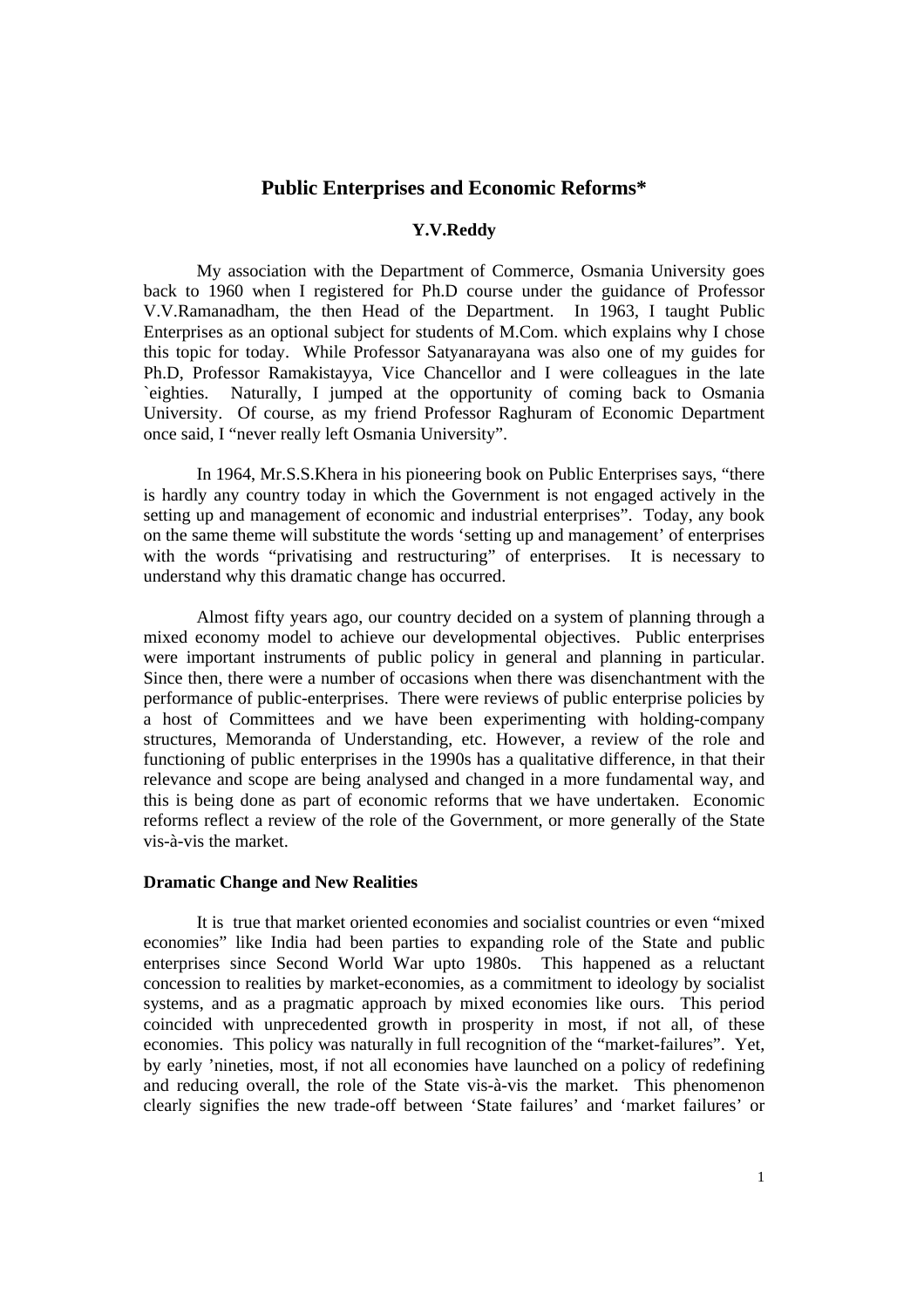what may be termed as the new realities in the relationship between the State and the market.

# **Institutions and Values**

There are recent developments in the institutional dynamics in the relationship between the State and the market. The identification of the Government with the interest of public at large is being questioned because Government is often being made an instrument of sectional interest in the guise of serving poorer sections. As a corollary, the burden of proof of efficiency, compatible with public interest, has shifted from private to the public sector. There is an increasing perception that State failures on account of political factors and bureaucratisation may, in many cases, exceed market failures. Moreover, the importance of incentive-reward system in ensuring consistent improvement in efficiency has come to be recognised and it is observed that markets provide better incentive-framework. Finally, the concept of efficiency itself tends to be redefined in as much as the values prevalent in the society have undergone important changes asserting individualism in their relationship with the state and voluntarism among specific groups.

### **Competition as a Means**

Closely related to the institutional factors is the belief that competitive environment tends to create a climate conducive to enhancing efficiency. In other words, while there could be some doubt as to the capacity of the competitive market structures to determine the ends, there is more confidence in competition as a means of achieving the desired ends. A differentiation is sometimes made between competition in the international markets and in domestic markets. Increasingly, the perception is that international competitiveness is a more effective instrument of competition and thus efficiency. Differentiation can also be made between competition in products and competition in capital markets. Here again, there is an increasing tendency to believe that competition in capital markets is essential to ensure allocative efficiency, though competition in product-market may bring about operational or technical efficiency to a limited extent. Further, it is argued that what has been perceived to be natural monopolies in the past need not necessarily be monopolies in as much as a number of components of these monopolies could be "unbundled", hived off and subjected to competition. Even if it is established that some components of a system can be effective only on monopoly basis, competition can be introduced for operating such monopoly through franchising by means of competitive bidding procedure. More important, it has been empirically established that public ownership has a tendency of undermining competitive impulses and promoting monopoly. Hence, it can be argued that, even if monopoly appears natural it could as well be privately owned but regulated by State so that over a period, competition can be injected by Government. In a monopoly situation, an assessment of costs and benefits of publicly owned monopoly and regulated private monopoly are compared. No doubt, the costs of transferring an existing publicly owned monopoly into a private monopoly would have to be reckoned. The transfer costs would be both the direct costs of transferring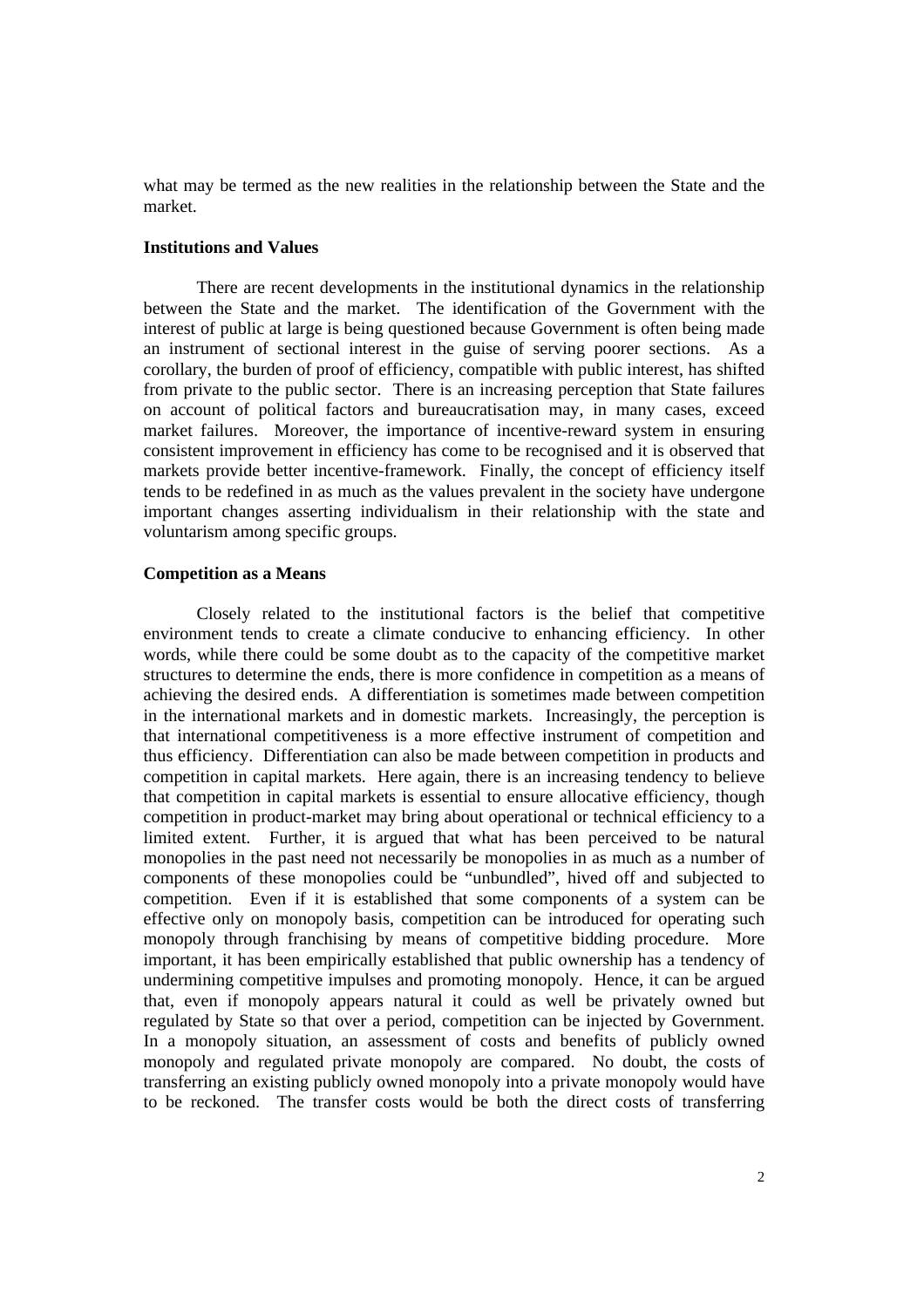ownership and the indirect costs of restructuring the enterprise and transferring the contractual obligations.

# **Regulation and Regulators**

The approaches to regulation and control have also changed dramatically. The changes in technology, rapid obsolescence in products, and varied tastes of the consumers leading to a variety of products, have resulted in difficulties in defining a particular product or service. Thus, regulation becomes an increasingly complex legal and bureaucratic task. In any case, the regulated units supply most of the needed information to the regulator – a phenomenon resulting in what is described as "information asymmetry". This makes quality of regulation dependent on nature of information supplied by the regulated units. There is some empirical evidence of this "regulatory capture" viz., that the regulated tend to capture the regulatory. There is from behavioural angle, scope for "clientasis", i.e., constant exposure to the client's problems, making the principal or his agent identify more with the interest of the clients i.e., regulation units, than with public interest. Finally, of late, there is an emphasis on evaluation of the costs of regulation and the benefits on account of regulation. The costs of regulation are being reckoned to include not only the cost of administering the regulation by the state but also the costs of compliance incurred by the units which are subjected to such regulation.

### **Technology and Response**

The most important impact of technologies is in regard to rapid obsolescence. The publicly owned Government institutions are reputed to have limited capacity to quickly respond to technological changes. Moreover, the globalisation of consumption patterns implies the need for quick interaction with changing consumption patterns – a matter in which the private sector seems to have an advantage. Further, the material component in industry is becoming less important due to technological advances as compared to knowledge-component and service-component. The public systems appear to be better suited towards mobilisation of material resources rather than towards enthusing people to innovate or respond promptly to them. Overall, the impact of technological development has, therefore, been to make public systems and bureaucratic systems less efficient compared to private systems in some areas. It is possible to argue that bureaucratic systems can be made equally flexible to respond to technological changes by providing the necessary autonomy, but experience has shown that Government institutions generally tend to be less flexible.

### **International Environment : Recent Developments**

We should also recognise some new realities in the international economic and trading environment which are relevant to developing countries. The role of official flows. i.e., multilateral and bilateral flows which usually supported Government and public enterprise, has been reduced. Even at the reduced levels of these flows, they are now reversing the trend of support to public sector in favour of private sector. There is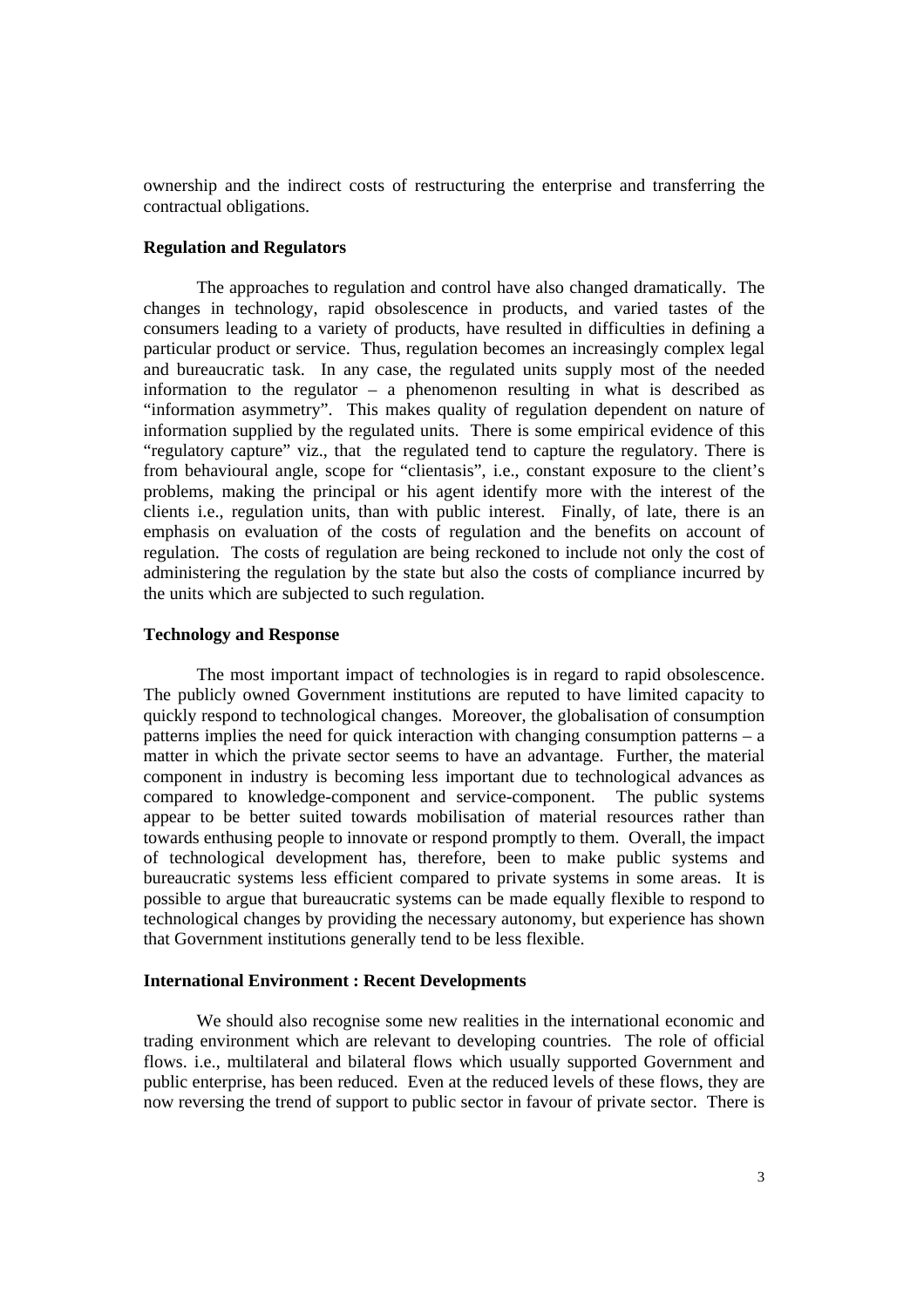thus enormous privatisation of global financial flows. Further, with the demise of a large socialist block, the scope and need for investment flows or trade flows on public sector account such as, through Indo-USSR agreements gets reduced. The country obligations under World Trade Organisation (WTO) are also having a bearing on public private mix. With provisions of WTO favouring non-discriminatory treatment even for Government purchases, the special role or privileged role for public sector gets diminished. Also, the WTO agreement expands the coverage to services, recognising the fast growing service component of international trade. Be it tourism, banking or insurance, there is a strong bias in favour of private sector in international trade in services. We should also note the increasing importance of trade within and between multinational corporations (MNCs) in international corporations (MNCs) in international trade, even though some of the MNCs may not be giants. To the extent MNCs are mostly in private sector, any effort to expand one's share in international trade may require larger role for the private sector. It was widely believed in the past, that MNCs tend to have adverse impact on the goals of growth with social justice in developing countries. Empirical evidence in regard to most countries shows that MNCs have not hurt the cause of either growth or social justice – provided appropriate domestic policies of intervention were effected.

### **Wholesale Review and Not Retreat of State**

These new realities do not imply that there is or that there should be a wholesale retreat by the State in favour of market. While, in fact, there is a wholesale review of the role of the State, the new realities are giving rise to new types of State intervention and of course, concerns. To start with, restructuring Government's share in ownership and dismantling of regulatory mechanisms in some areas and introducing regulating mechanisms in lieu of publicly owned monopolies are activities in the domain of the State, effected with the initiative of the State. While the State may reduce its role as a producer of goods and services, it could expand its role as a regulator and as provider of "public goods" or "social goods" like primary education and health. In the past, funding and provision of supply were considered indivisible and had to be solely the responsibility of Government or market. It is now recognised that there can be combinations of public and private sectors in funding and supply – say public funding with private supply. Both funding and supply can be partly public and partly private. In fact, new instruments of State control do provide what may be called reserve power rather than active involvement in direct supply of goods and services. Similarly, new combination of ownership are being attempted in which the State becomes one of the owners along with the workers and public. In fact, contrary to the rhetoric of privatisation, the pace has been slower than anticipated in most countries as the actual extent of privatisation of public enterprises has been less than what has been planned. It is inconceivable that public sector or public enterprise will disappear. They will still be significant, continue to be critical qualitatively but perhaps not in terms of magnitudes.

# **Our Response**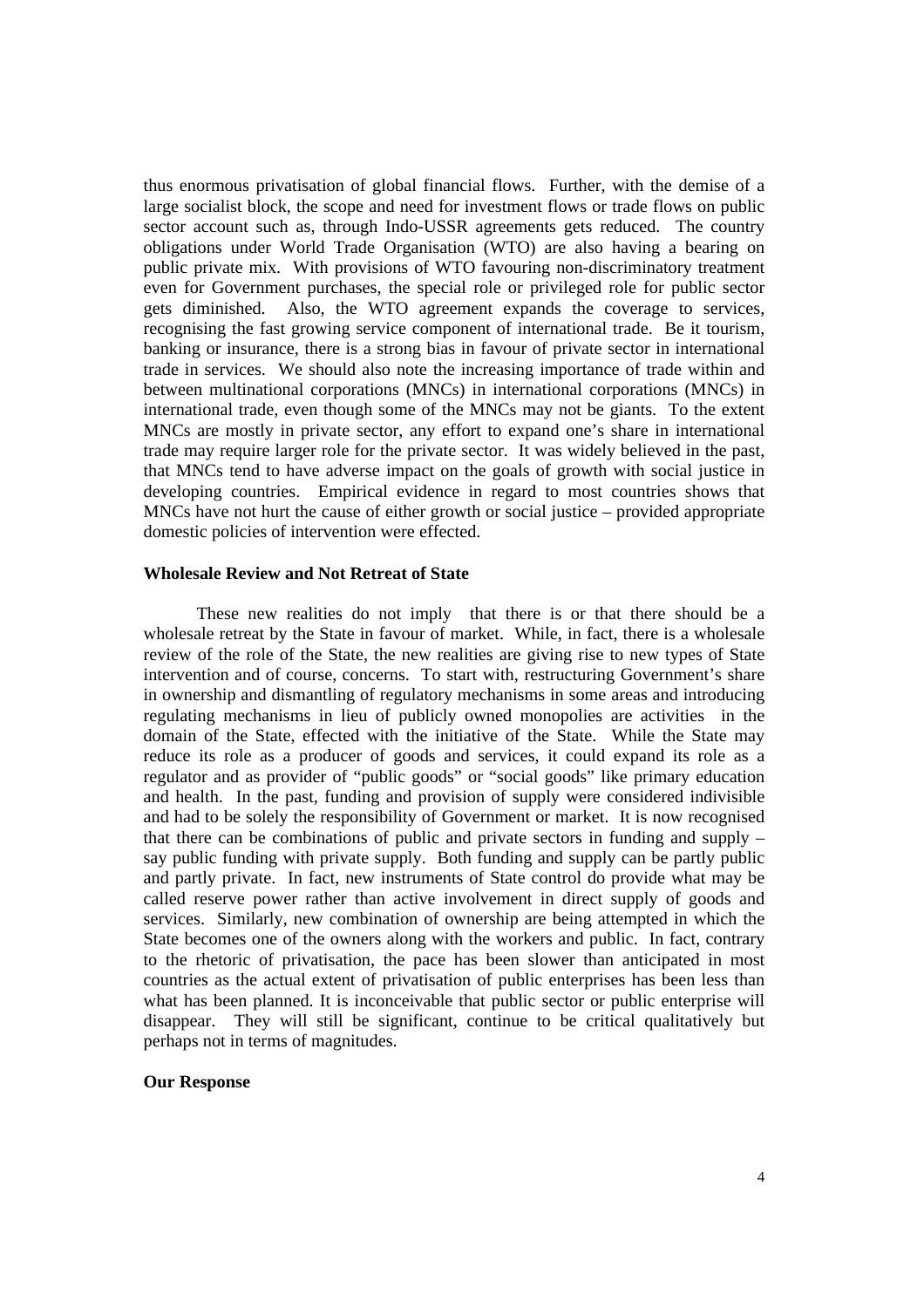We have reason to believe that, in our country, by early 'eighties, there was a clear recognition that there should be a fundamental review of India's economic policy. Reports of various committees on important policies such as Abid Hussain Committee on Trade Policies; Narasimham Committee on Physical Controls; Chakravarthy Committee on Monetary Policy; Arjun Sen Gupta Committee on Public Enterprises and Statement on Long Term Fiscal Policy testify to this. In reality, effective policy reform was stalled for a variety of reasons. Perhaps, the costs of reform are higher now because of our delayed response.

The Gulf crisis and consequent crisis in the external sector forced policy makers into action. Since the malaise expressed itself in the external sector, initial thrust of the early 'nineties was in exchange-rate management, trade-policy and balance of payment in general. To the extent, the reform of external sector demanded adjustment programme to correct macro-economic imbalances, fiscal correction and monetary-restraint were essential.

By now, broad directions of structural reform, reflecting the new realities have been identified and there is what can be termed as "national consensus" on the direction of change. No doubt, progress in reform has not been uniform and the sequencing is still somewhat unclear in some areas. In fact, there may be differing perceptions on the transitional costs, possible risks and in particular on the adverse consequences on some sections of the population. There is thus, the critical issue of gainers and losers in current and potential terms, as also in absolute and relative terms. Overall, it would be reasonable to claim that the direction and parameters of change are reasonably clear, and then set out the broad contours of this consensus.

- a) A more dynamic mix of mixed economy i.e., changing mix of State and market or public and private sector;
- b) Greater integration between domestic and international sectors at a sustainable pace consistent with our own interests;
- c) Larger role for 'prices' and reduced role for licensing and other quantitative restrictions or discriminatory instruments or policies.
- d) To the extent 'subsidies' distort prices across the board, gradual replacement of these by target oriented subsidies such as through Public Distribution System;
- e) Greater transparency in the application of policies and procedures to enable economic agents both domestic and international to operate efficiently.
- f) More effective rather than more pervasive regulation taking cognisance of costs of regulation to the regulator (Government) as well as costs of compliance with regulation to the regulated (enterprises) vis-à-vis the benefits.
- g) Special emphasis on emerging concerns, such as, environmental, health, price-level and consumer protection, many of which affect the poor more than the non-poor.
- h) Reorienting the resources of Government to public goods (law and order or street lighting); merit goods (education and health) and economic infrastructure (roads) where there are substantial lags between investments and output adversely affecting both growth and social justice. If this reorientation demands, as it would since investible resources are not unlimited, some roll back of the Government especially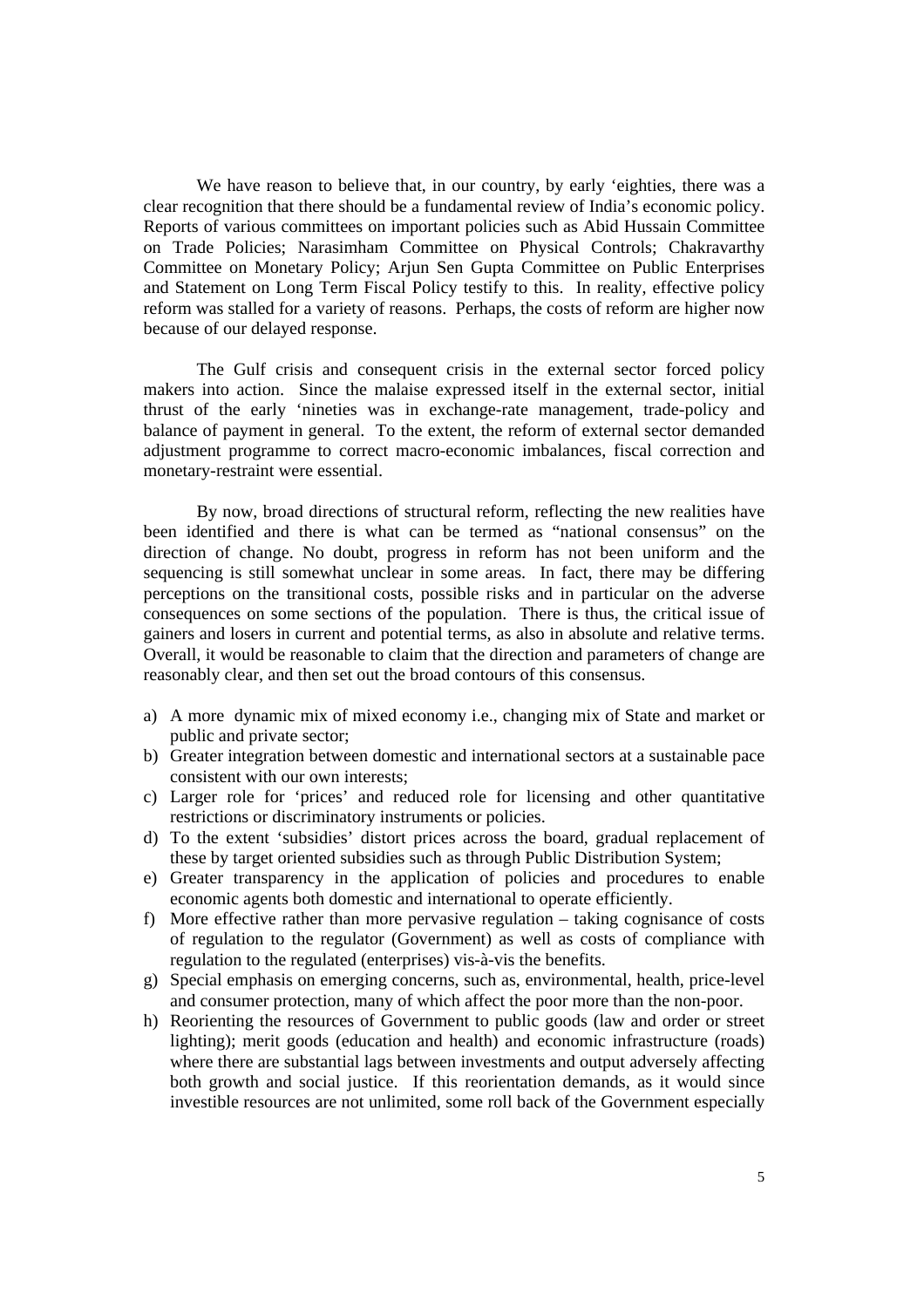in provision of tradeable goods and yielding place to private sector, may be warranted.

Overall, the reform strategy asserts that medium to long-term solution to poverty lies in a combination of adequate public goods and reasonable level of "merit goods" to all through public sector; provisions of efficient infrastructure through combined efforts of public and private sector and economic growth through constant improvements in productivity. Work opportunities, incentives to work and reward for work are central to both growth and justice and not mere creation and protection of jobs.

### **Redefining the Role of Public Enterprises**

The question then is, how does reform impact on public enterprises? There is no presumption now that investments in public enterprises necessarily generate benefits commensurate with the costs incurred by the Government through budgetary support or with alternative uses of such public funds. The instrumentalist view towards public enterprise i.e. as instruments of objectives of growth and social justice rather than an ideological view i.e. public enterprises are better merely because of public ownership, seems to be in order. Thus, public ownership is only one of the options of Government intervention towards defining and achieving social or economic objectives. It is, therefore, necessary to constantly identify ways of achieving the desired objective and view public ownership as one of such ways. Consequently, there is no reason to presume that the existing public enterprise would continue to be publicly owned. Today's public enterprise may be tomorrow's private enterprise; and vice-versa. Also, public ownership need not necessarily mean a 100 per cent ownership by the Government or other public sector bodies. It is possible that there are different mixes of public and private ownership or control.

Since competition is desirable under reform policy, market structure appears to be important as competition between public enterprises or between public and private enterprises will have to be induced and ensured. To ensure competition, independent regulatory bodies may be required. Such regulatory bodies may have to be seen to be independent of the Ministries that are also owners of pubic enterprises. After all, owners and regulators cannot be the same just as a player cannot be an umpire.

In the context of reform, central public enterprises have been classified in terms of market structure in which they operate, and profitability. In regard to market structure, they are often divided into those which operate in competitive and monopolistic markets. In terms of profitability, they are divided into profit-making and loss-making. This classification is static. The very purpose of economic reform is to change the market structures in favour of competitive element and any coping strategy will have to recognise this.

In regard to profitability also, many of the enterprises and indeed most of the profitable enterprises benefitted from administered price of some sort or the other,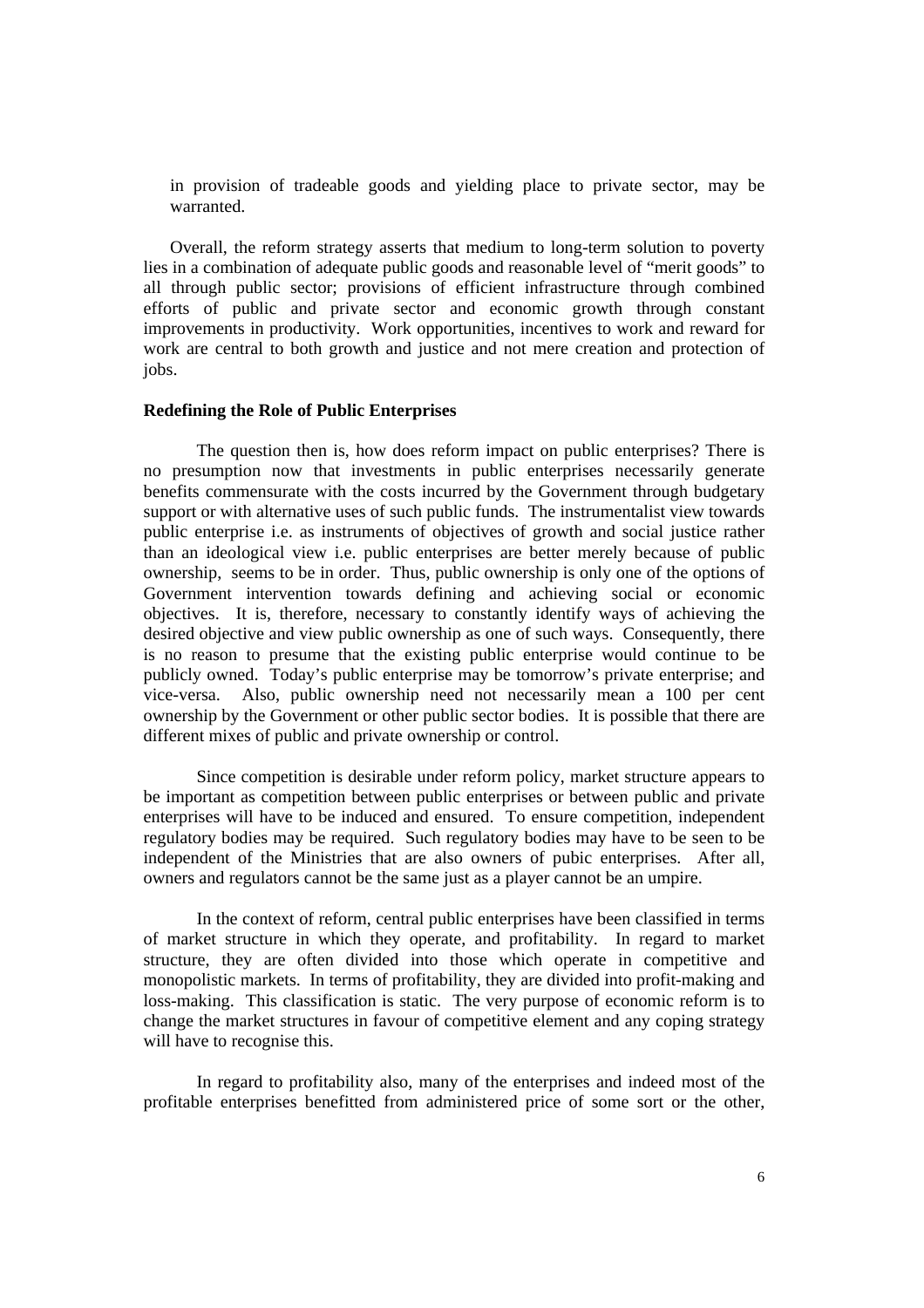since both input costs and output price were either formally or informally regulated by Government or through other public enterprise in the network. Further, what is important is not the present profitability but the future profitability in the changed environment. Moreover, what is critical is the possible impact on profitability through diverse options such as partial or full divestiture or revised corporate strategies. In fact, even for Government's decision as owner on disinvestment, what is critical in purely fiscal terms is not present profit or loss but future stream of costs or benefits with continued public ownership vis-à-vis the one-time cost or yield of one time sale of its shares.

Public sector, at a conceptual level, includes Government sector and public enterprises sector. Public enterprises may be at the Union level or at the province/State level. The public enterprises may be financial public enterprises or non-financial public enterprises. Within the non-financial public enterprises, there may be departmental public enterprises and other autonomous bodies. The general practice in India is to equate the central non-financial autonomous public enterprises as "public sector", though departmental enterprises at the Union level (such as Ports, Railways and Telecommunications), and enterprises at State level (Power and Transport utilities), together have greater significance for the twin objectives of growth and social justice. Indeed, many of central autonomous non-financial public enterprises produce tradeable goods with little direct relevance to the welfare of poorer sections.

In view of the common understanding of the "public sector", and in order to limit the discussion to managebale elements, we may take public sector or public enterprise to mean Central non-financial public enterprises now. For convenience, it would be useful to adopt a five layer conceptual approach in analysing economic reform policies of the Government and their impact on public enterprises. The five layers are (a) the general macro-economic environment, (b) the policies of the Government in regard to the broadly defined public sector as such; (c) the relationship between the Government and the public enterprise as though between a principal and an agent; (d) the ownership structure of the public enterprise itself; and (e) the internal operations of the public enterprise.

The general macro-economic environment refers to the institutions and other macro-economic policies which affect the society institutions and the totality of the economic environment and not the public enterprises alone. The liberalising elements of reform may cover conditions of entry, operations and exit. The changes in the general macro-economic environment do affect all economic agents including the public enterprises.

At the second layer, there would be a follow-up in regard to the macro-policy but specifically dealing with public sector. These may include dereservation of activities of the public sector; corporatisation; creating institutions or procedures which emphasise commercial or enterprises elements; withdrawal of discriminatory treatment between public and private sector, etc. Steps in this direction include intended changes in regulatory framework and minimising budget support.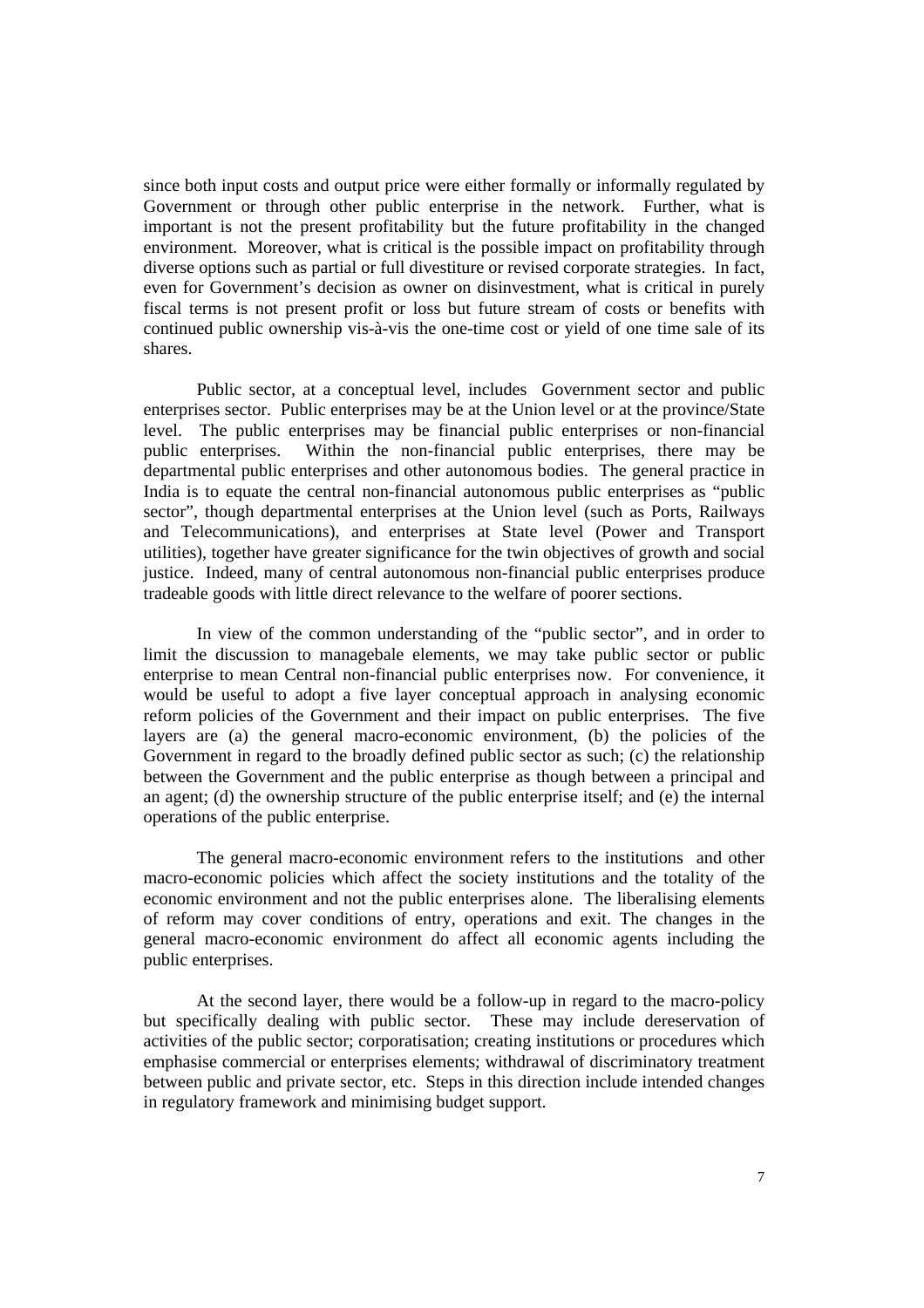At a third layer, the relationship between Government and public enterprise as principal and agent may change. In fact, a large part of the liberalisation of the 'eighties in India was aimed in this direction and included the concept of MOUs; access to capital markets for loans; representation of private sector leaders in Boards, etc. The process of redefining the relationship has been strengthened as part of reform and includes minimising budgetary support, and disintermediation by Government in regard to external aid. There is admission of the possibility, however remote of 'exit of the unit' through Bureau of Industrial and Financial Reconstruction or exit of work force through Voluntary Retirement Scheme. Interface now is on an intensified 'armslength' basis between principal and agent.

The fourth layer relates to the ownership structure. Liberalisation in this area, amounting to some sort of privatisation, involves sale of share by Government or in some cases through expanded equity base to private share holders, and limits on further equity-support by Government.

The fifth layer relates to internal operations of public enterprises, often induced by the Government as owner and sometimes as a response to changing environment brought about by the other four layers. These may relate to contracting out some activities to the private sector. There is a distinct, if not appreciable progress, in this area under the new policies.

# **Coping Strategies**

Coping strategies will have to be evolved by both private and public sector enterprises due to changes in the macro-economic environment induced by our reformpolicies. There has to be a greater focus in managing their own business than in managing the Government for success in their operations. To this extent, there is an advantage in public enterprises closely monitoring as to how the private enterprises are coping with the change in macro-economic environment.

It is, however, true that coping strategies will be different for the public enterprises compared to private enterprises because of a number of reasons.

First, there will be a new dynamism when the functions of the Government as sovereign-regulator and owner are differentiated.

Secondly, there will be changes in the approaches of Government as the principal owner and as lender since the objectives of the principal are under rapid change unlike in the private sector where the objectives remain the same, namely profitability.

Thirdly, changes in ownership pattern itself are being engineered by the owner and such changes in ownership may encompass changes in management control.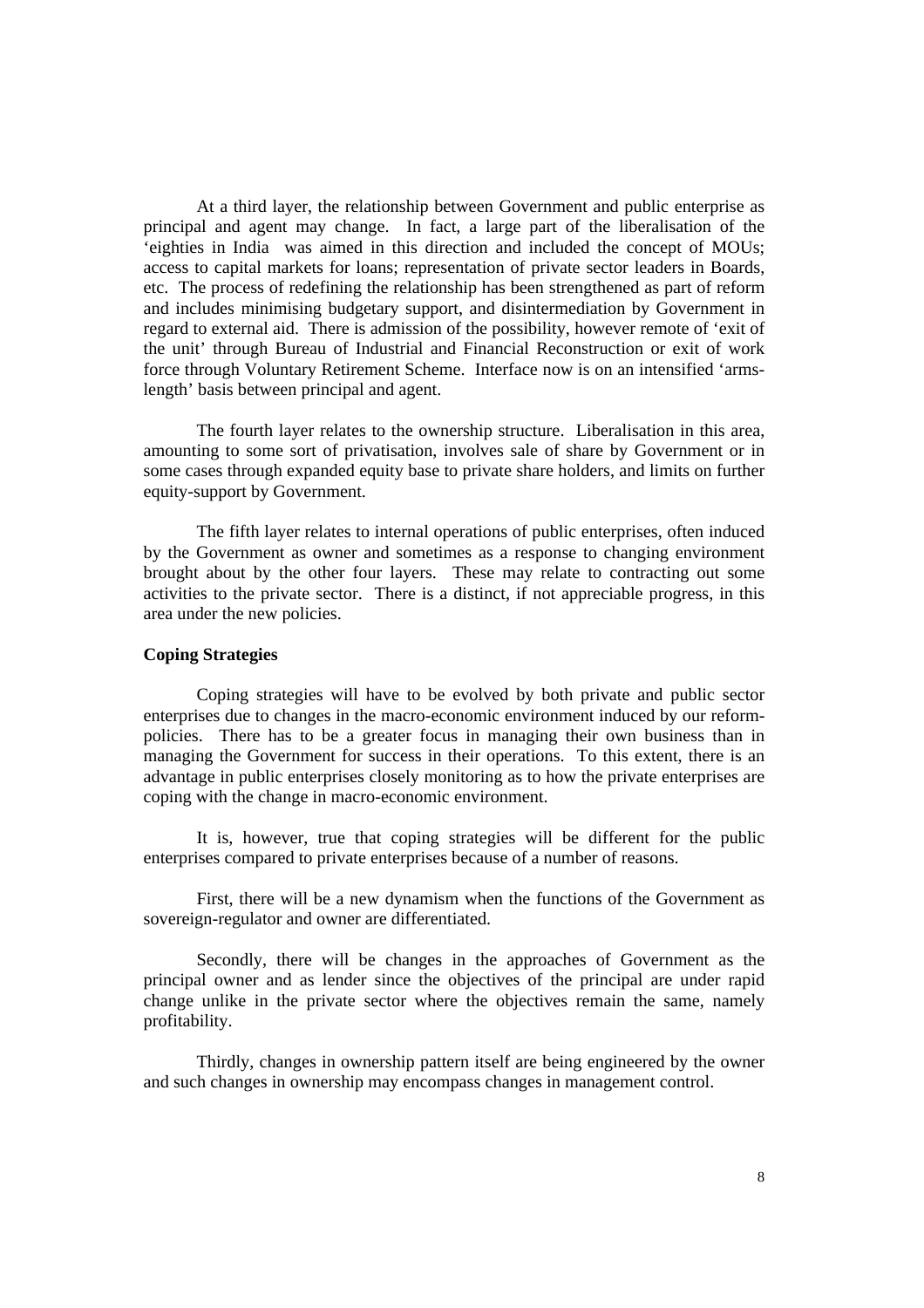Fourthly, and as a consequence of the new economic environment, the attitude of workers and management may change. In the past, they owed their loyalty either to vaguely defined general public interest or at a more operational level to the Government, that is, political or bureaucratic expression of Government. The new reality is "enterprise" and not "public ownership". Public ownership is being diluted, has admittedly become flexible and there is a threat of its exit under the reform programme. Hence, the attitudes of the management and workers will be oriented towards the survival and growth of each enterprise in order to maximise their own welfare.

Some enterprises in their response so far have been seeking funds for the enterprises from the receipts of the disinvestment. This also implies making available funds to an enterprise by the owner without regard to either the return to the owner or the requirement of funds to the enterprise concerned. There are also proposals from enterprises for mergers or restructuring, often with the intention of protecting their enterprises from immediate compulsions of coverage by BIFR. These measures, in some cases, may have potential for short-term relief or incentives but may result in medium-term collapse of the enterprise. If some of these are tactics to give time to respond, it would make good coping strategies for an enterprise.

### **Strengths of Public Enterprises**

There are inherent strengths of public enterprises in many areas. These are often overlooked and more often inadequately exploited to the advantage of the enterprise.

First, most private corporate sector is family-oriented and surely Government as an owner cannot be less professional.

Second, public enterprises as compared to private enterprises have large very talented, qualified and experienced employees though they are often not adequatelymotivated and poorly rewarded.

Third, the public enterprises usually have physical assets which may not contribute directly to the income stream now, yet command high market value. Large underutilised capacities do exist in some areas. Hiving off of non-income earning assets and using their resources for rationalising/modernising is possible.

Fourth, many public enterprises have reach and penetration in terms of technical collaborators, input-suppliers, markets etc. and they can be actively explored for coping strategies.

Fifth, the private enterprises that may try to come in now will have to bear the cost and time of entry and entrenched public enterprises could utilise this gestation period to enhance their competitive strengths.